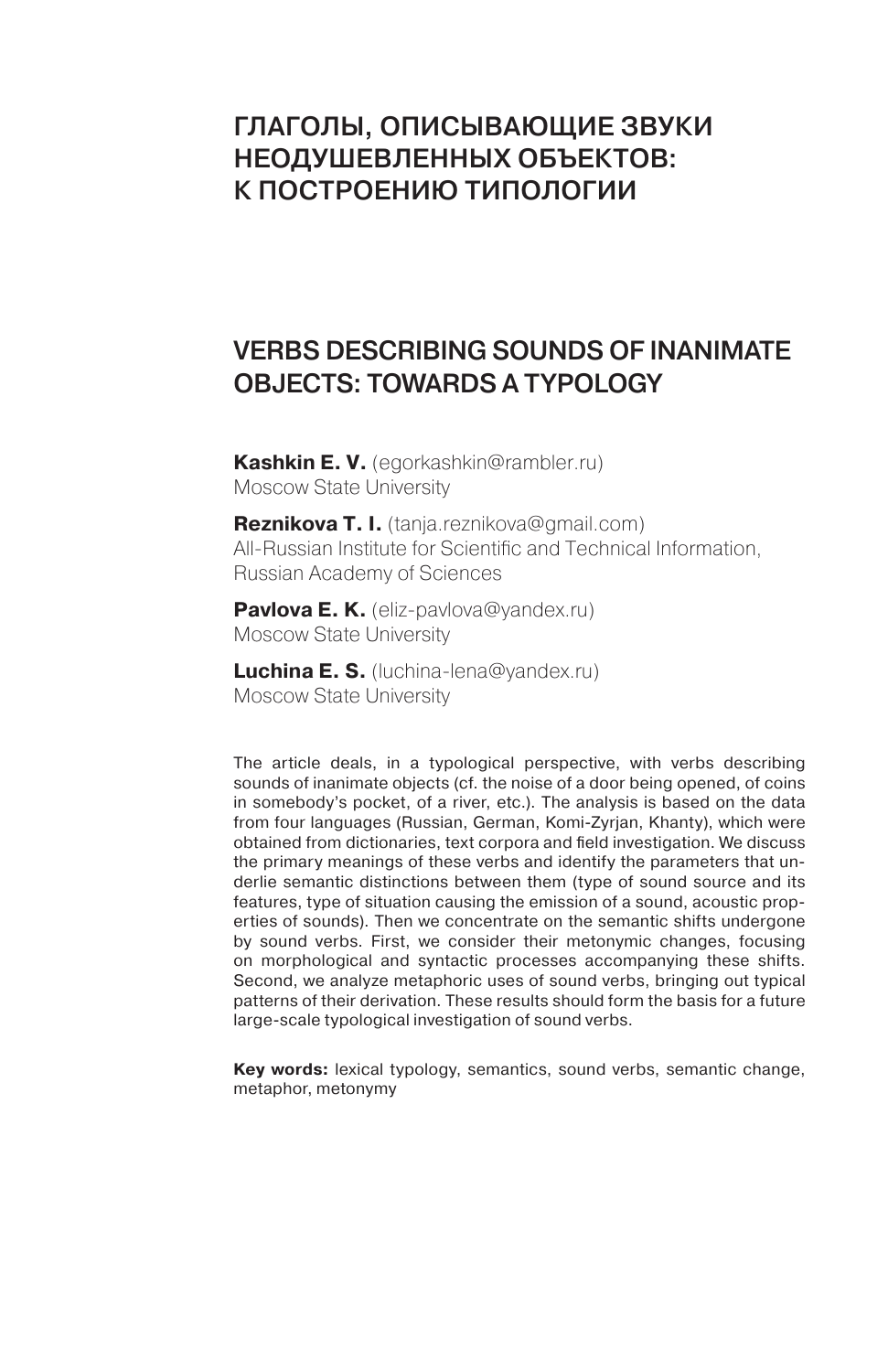#### **1. Introduction**

It is common knowledge in modern linguistics that language facts are better described and explained not in an isolated way, but in a broader typological perspective. This holds also for lexical semantics. When working inside the system of a sole language, one may provide detailed semantic descriptions of every single lexeme, compare items close in meaning, bring out differentiating parameters. The most felicitous example of this strategy is represented by lexicographic projects lead by Ju. D. Apresjan (see NOSS, PAS). Revealing quite subtle semantic features of separate items, this approach is however not aimed at describing the system as a whole — indeed, one can understand the specificity of the way a particular semantic zone is organized in only by comparing it with an analogous zone in other languages. It is such a comparison that shows which features of a system reflect universal cognitive principles, what corresponds to typologically frequent patterns and what to rare ones. Finally, a challenging task is to reveal what systems never occur in languages and what motivates the restrictions.

All these issues are addressed by lexical typology (cf. Rakhilina, Plungian 2007, Koptjevskaja-Tamm 2008, Rakhilina, Reznikova 2011). Within the cross-linguistic approach (like within the intralingual analysis in the tradition of the Moscow semantic school) the object of direct investigation is constituted by separate semantic fields, as every field corresponds to its own fragment of the extralinguistic world and is therefore characterized by a particular set of relevant parameters. At the same time it seems probable that some of these parameters will be found common for a substantial number of semantic fields, it may even turn out that some features will prove universal, being in effect in all the lexical zones. Such generalizations will however be reasonable only when many dozens of heterogeneous semantic domains will be thoroughly described. Nowadays this work is in fact at the very outset — large-scale typological investigations have covered only a few zones for the time being (cf. Viberg 1984 on perception verbs, Newman (ed.) 1998 on verbs of giving, Newman (ed.) 2002 on verbs of sitting, standing, and lying, Maisak, Rakhilina (eds.) 2007 on aqua-motion verbs, Britsyn et al. (eds.) 2009 on pain predicates, Krugljakova 2010 on rotation verbs, Koptjevskaja-Tamm (ed.) forthc. on temperature terms, and several others).

A semantic domain is obviously the more interesting for typology the more opportunities it provides for lexical oppositions. One of such "rich" fields is the zone of sound verbs discussed in the present article. This zone may be further divided into smaller subzones — and here the following theoretical question immediately arises: how should a lexical system be divided into fragments, i. e. which subzones should be treated within a single typological description, and which of them should be studied separately? When searching the solution of this problem, we rely not so much on ontological classification, as on language data, notably, if two semantic domains which may be in theory opposed to each other are regularly united in the same lexemes, we do not separate them, constructing a single typology of them. On the contrary, if the majority of languages lexically differentiate two zones, we treat each of them separately. In accordance with this criterion the zone of sound verbs may be divided into at least three subzones: sounds of human voice (see the article by A. V. Ptentsova in PAS (pp. 619–659) on this group in Russian), sounds of animals (see a typological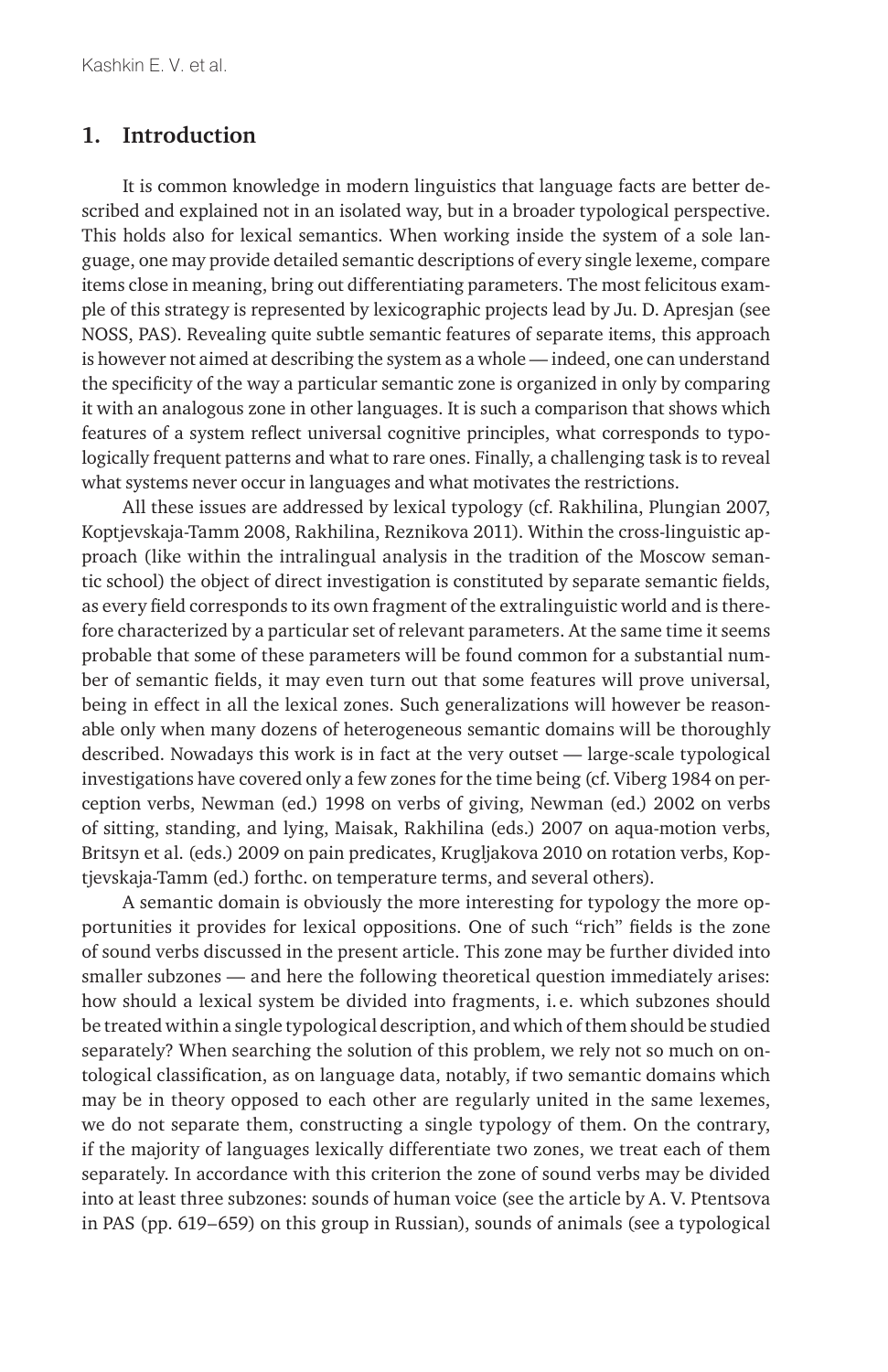overview in Rakhilina 2010), and, finally, sounds of inanimate objects. In this article we will focus on the latter subclass.

Note that the chosen subzone is quite large — thus, our verb list for Russian contains 55 lexemes — and this is not surprising, as sounding of inanimate objects correlates with a considerable number of various situations. Indeed, sounds are emitted not only by mechanisms when functioning, or by natural objects like water in a river, but virtually by any inanimate object affected by a human or by natural force (e.g., tree branches during the wind, a floor under one's feet, a door being opened, keys in the pocket of a walking man, a falling coin, heavy objects when moving, etc.). How is all this variety of sounds distributed among lexemes in different languages, which parameters of a sound situation play a crucial role in this process — these are the main questions to be addressed in typological research.

Our language sample analyzed for the moment comprises four languages: Russian (Indo-European → Slavic), German (Indo-European → Germanic), Komi-Zyrjan (Fenno-Ugric → Permic; Izhma dialect of the village of Muzhi), Khanty (Fenno-Ugric  $\rightarrow$  Ob-Ugric; the dialect of the village of Tegi, intermediate between the dialects of Shuryshkary and Kazym). The sample will be enlarged at the next stages of the investigation, however the data collected so far do enable us to outline some crucial points regarding the typology of sound verbs and the perspectives for its development.

It should be pointed out that Russian sound verbs have already become the subject of several investigations (see Stojnova 2008 and references therein, as well as Paducheva 2004 and some lexicographic articles from NOSS). Our analysis of Russian data relies on both those papers and our own data acquired from the Russian National Corpus. The German data has been retrieved from dictionaries (Duden, DWDS, Wortschatz Leipzig) and text corpora (DWDS, COSMAS II), as well as obtained from native speakers. The data of Khanty and Komi-Zyrjan has been gained during their complex field investigation.

The structure of our paper is as follows. In Section 2 we discuss the primary meanings of sound verbs and the semantic parameters that underlie lexical oppositions within the field. Next sections deal with secondary meanings and the mechanisms of their development: first, we analyze metonymic (Section 3), and then metaphoric shifts (Section 4). Finally, in Section 5 we draw conclusions.

### **2. Sounds of inanimate objects: lexical oppositions within the field**

When dividing the integral domain of sounds into three subzones, we have already hinted that the classification of sound verbs is largely dependent on the type of sound source (cf. human, animal, or inanimate). It is reasonable to assume that sound source is also involved into further lexical differentiations, i. e. within the domain of inanimate sounds.

Whereas the type of source is a common parameter for all the sound verbs, there is one more parameter specific for sounds of inanimate objects. As has already been mentioned, inanimate objects (as distinct from people and animals) typically emit sounds not on their own account, but being affected by human or natural force.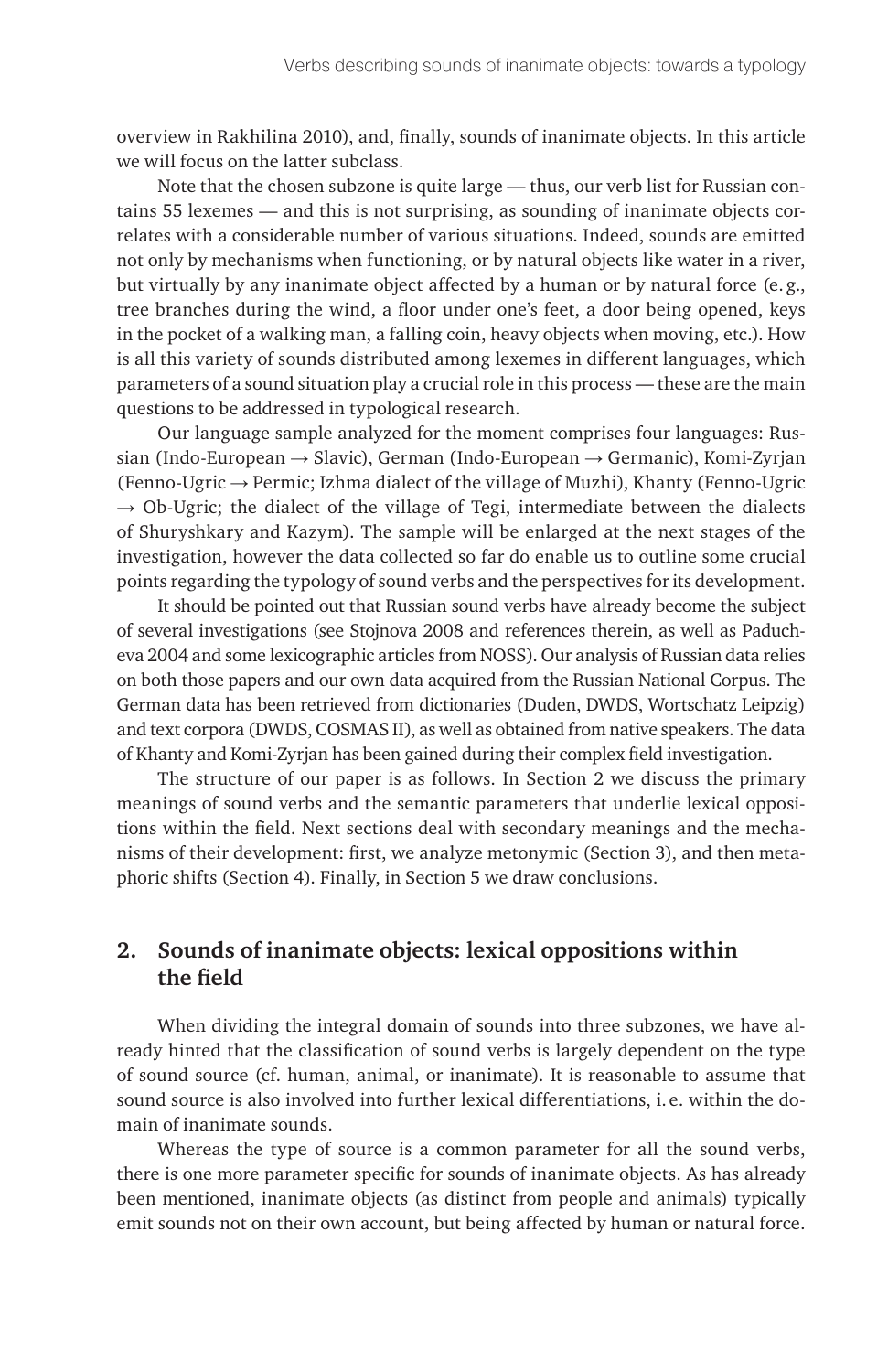It is the type of such an action (i. e. a situation leading to sound emission) that forms the second parameter lexically differentiating "inanimate" sounds.

These two parameters — the type of a source and the type of an action — on the one hand, characterize a sound situation on completely different grounds, but, on the other hand, are not fully independent, because different objects are prototypically affected in a different way. Moreover, some sound situations do not correlate with the idea of an external action at all: those are natural sounds (cf. thunder, murmur of a stream, etc.). The specific character of these sound situations also becomes apparent in their lexicalization: many natural sounds are conceptualized by separate lexemes (cf. Russian *žurčat'* and German *plätschern*, which both denote nothing but the sound of water flowing in a stream, or Komi-Zyrjan *gymoony* describing only thunder). This might give an idea that, in accordance with the criterion discussed in Part 1, natural objects should be separated from artifacts and studied as a distinct semantic domain. In most cases, however, languages do not oppose natural sounds to those of artifacts, due to the fact that many of them turn out to be perceived as very similar. For example, the sound of dry leaves under one's feet or during a slight wind tends to be described by the same verb as the sound of papers sorted out by a person (cf. Russian *šelestet'*, German *rauschen*), and flowing water in Komi-Zyrjan, contrary to such verbs in Russian in German, 'sounds' in the same manner as an engine or a tractor (*žurgyny*). As a consequence of this, we consider both natural and artifact sounds within a single typological description (but at the same time we obviously reserve separate nodes for thunder or flowing water in our classification of sound types) $^1$ .

Leaving apart sounds related to natural phenomena as a particular type of sound situations, let us now focus on the core part of the semantic field concerned — objects producing sounds as a result of an external action over them. We go on to consider how our parameters — the type of a sounding object and the type of an action over it — are reflected in the lexicalization of sound situations.

To begin with the type of a source, note, that the classification of sources for the other subzones of sound verbs is quite obvious. Thus, it is enough to go over various species of animals in order to check which of them are described by special sound verbs. For inanimate objects the categorization is much less obvious. It is difficult to imagine using a separate verb for every single object, so there must be some distinctive semantic features that determine "the manner" they produce sounds. According to our data, the most relevant properties of an object are the **material** and the **size / weight** of an object.

There are several kinds of material relevant for the type of sound, and their sounds are lexicalized in all the languages in our sample: metal (cf. Russian *ljazgat'* 'clank', *skrežetat'* 'grind, gnash'; Khanty *s'ăr*ɨ*t*ɨ 'squeak — about a rusty doorlock or an iron hinge'), glass (cf. German *klirren* or Komi-Zyrjan ideophonic verbs with the

<sup>1</sup> There is still a semantic class among the sounds of inanimate objects which is lexically opposed to the other sound verbs and therefore might be the object of a separate typological investigation — we mean the sounds of musical instruments. For them, the emission of a sound is not a side effect of an action over them (cf. squeak of a door or noise of furniture being moved), but their main function. That is why languages often use special lexical units for this type of a sound. Interestingly, languages seem to most notably elaborate sounds of bad and unpleasant playing, cf. Russian *pilikat'* (about strings), *brenčat*' (about piano or guitar); German *quitschen* (about strings), *klimpern* (about piano).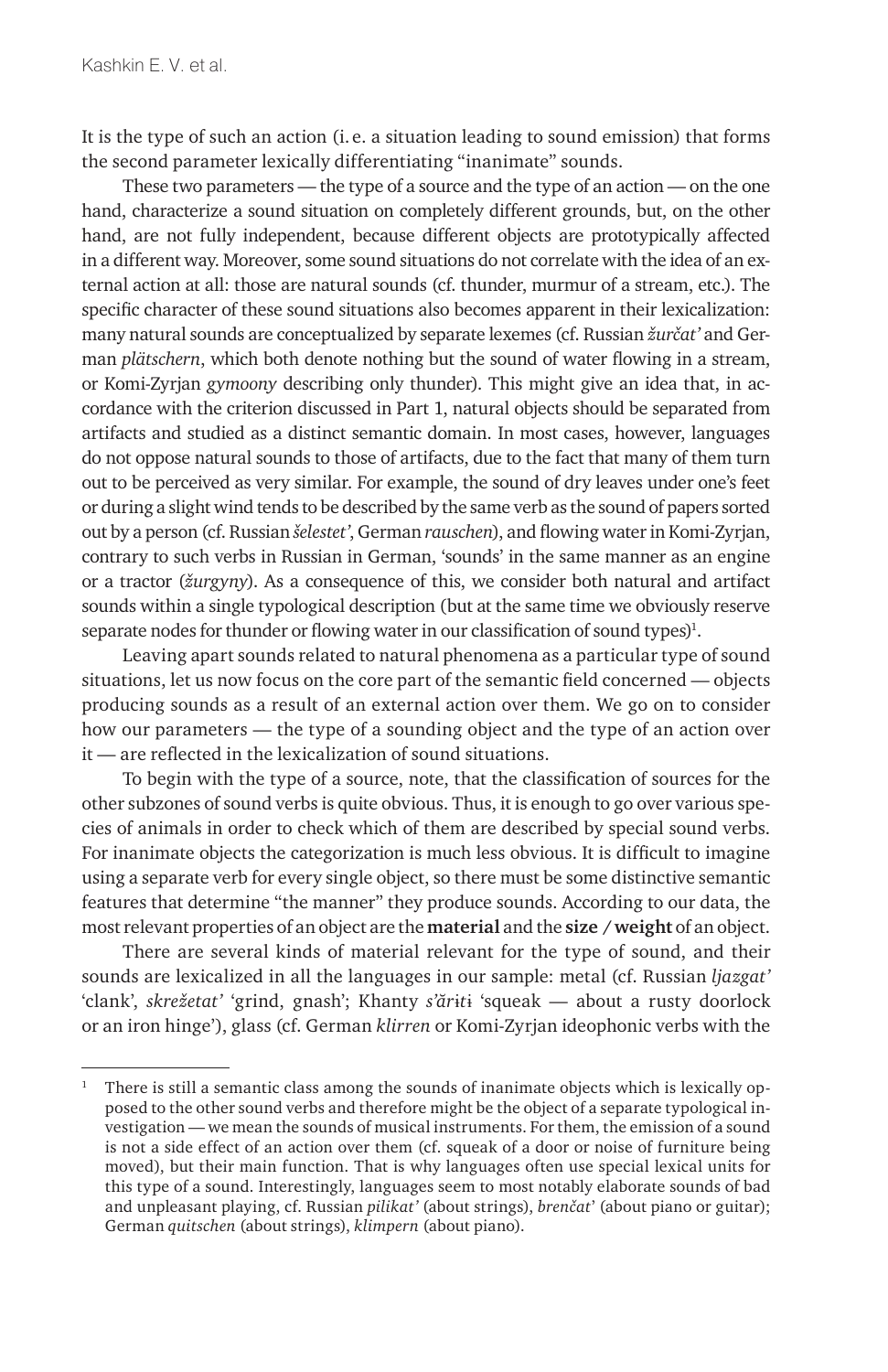root *z'il'*-), and wood (cf. German *knarren*, Khanty *š*ɨ*xart*ɨ 'creak'). Along with their prototypical objects, these verbs may cover some "external" frames, and languages show a great diversity in those peripheral zones. Thus, in Russian sounds of teeth tend to be categorized in the same way as sounds of metallic objects (cf. *ljazgat'*, *skrežetat'*), although in some situations a more "wooden" verb *skripet'* is also possible. In Khanty, however, teeth may produce only a "wooden" sound (*š*ɨ*xart*ɨ)2.

Besides material, important features of a sound source are its size and weight: some verbs may 'specialize' either in small and light (cf. German *klimpern* describing collisions of small stones, coins, keys, etc.) or in big and heavy (cf. Russian *gromyhat'* about the strokes of heavy chains, tram, furniture) objects.

The size of an object may turn out to be more relevant than its material. Thus, small metallic objects (keys, coins), judging by the languages from our sample, sound rather like glass than like metal (cf. Russian *zvenet'*, Komi-Zyrjan ideophonic verbs with the root *z'il'*-, both refer to collisions of glass and small metallic objects).

The physical parameters of a sound source are further overlapped by the second parameter — the type of the situation which causes an object to produce a sound. We may mark out **falling down** and different types of **deformation** among the most typical situations leading to the emission of sound. Thus, a sound associated only with falling down is described by a German verb *plumpsen* or Komi-Zyrjan *butkys'ny* meaning 'to fall with noise'. An example in which loud deformation is lexicalized is the Komi-Zyrjan ideophonic verb *čažvartny* 'to tear a flat object with noise' (сf. the neutral *kos'oony* 'to tear a flat object'). A subtype of deformation is chewing / gnawing an object, which may also be relevant for sound verbs. For example, a Khanty verb *mŭrnă*λ*t*ɨ means 'to crunch sth. (e.g., dried crust)', cf. neutral *pŏrt*ɨ 'to gnaw sth.' not implying emission of a sound. Similarly, a Komi-Zyrjan verb *rusjyny* describes a cow or a horse chewing fodder noisily (cf. neutral *n'ačkyny* 'to chew').

The sound classification according to the types of sources and causing situations allows us, on the one hand, to see what can be lexically distinguished within the class of sound verbs, and on the other, to account for what can be lexically merged into one lexical unit. Thus, in Russian both a chair and a door may *skripet'* 'creak', because they (or parts thereof) are made of wood. In German, quite different objects (cf. apples, a bag, a person) may *plumpsen* as long as the noise they produce is associated with falling. However, there are still other combinations of sound types, which are described by a single lexeme, but whose merger cannot be explained by the parameters presented so far. Cf. the above-mentioned Komi-Zyrjan verb *žurgyny* describing sounds of both a stream and a tractor; or Khanty *šŭl'it*ɨ, which denotes, on the one hand, rustling of tree leaves, paper, etc., and, on the other hand, the sound accompanying collisions of small objects (coins, fragments of broken glass, bunch of keys, etc.); or again Khanty *lŏtiti*, which is the basic verb for discrete crackling (e.g., that of dry wood in the fire), and at the same time describes the sound of frequent collisions (e.g., when a seagull flaps its wings). The analysis of such cases (including but not limited to those enumerated here) leads us to the idea of one more parameter that is relevant to sound

<sup>2</sup> As regards collisions of teeth in Khanty, they are denoted by the verbs *se*ŋ*kt*ɨ 'to knock, to beat' and *tar*ɨ*t*ɨ 'tremble', which are rather verbs of physical action or state than verbs of sound.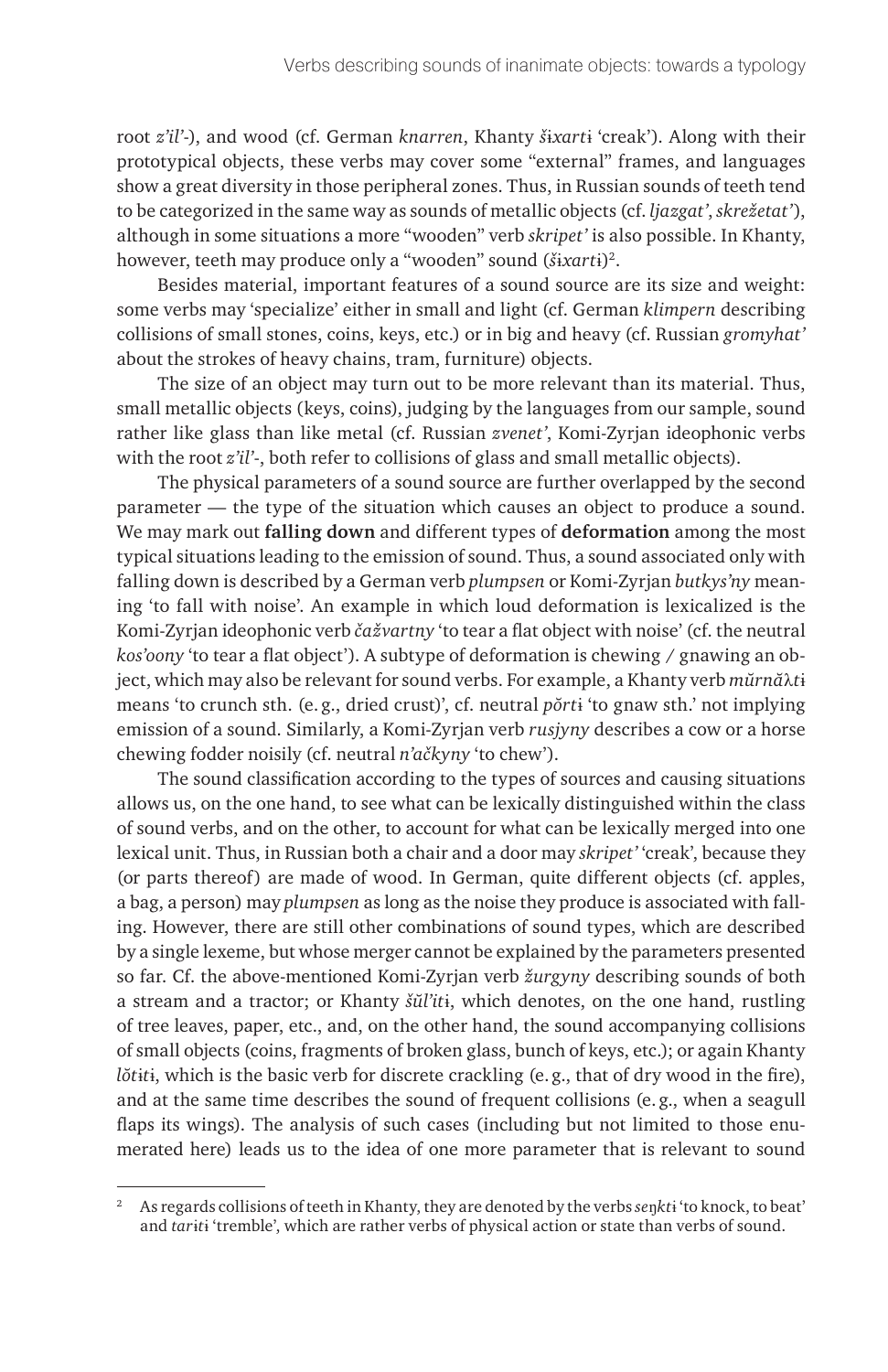conceptualization, namely its acoustic properties formulated in terms of its continuity and regularity. With respect to this, most sounds of inanimate objects may be located on a sort of **continuum**: continuous regular monotonous sounds (e.g., drone of a plane making a landing) — continuous irregular sounds (e.g., rustling of tree leaves) — continuous discrete sounds (e.g., crackle of dry wood) — regular discrete sounds (e.g., clatter of heels) — instantaneous sounds (e.g., a sound of sth. falling down). Our material demonstrates that verbs of sound in all the languages concerned cover an uninterrupted zone on this continuum (as for the examples above, those are continuous irregular sounds for Komi-Zyrjan *žurgyny*, continuous irregular & discrete irregular frequent sounds for Khanty *šŭl'it*ɨ, irregular discrete & regular discrete frequent sounds for Khanty *lŏt*ɨ*t*ɨ). The acoustic properties by no means cancel the oppositions regarding the types of a source and of a situation in general, but they impose some additional restrictions on the 'area', in which those oppositions are applied.

#### **3. Metonymic shifts**

The extralinguistic connection between sounds of inanimate objects and situations causing their emission determines one more (purely linguistic) feature of the verbs in question: they often develop metonymic meanings, and this tendency seems to represent a linguistic universal. Indeed, if the process of emitting a sound is contiguous to a physical action (for example, a door is squeaking when it is opening, and wheels are knocking when the transport is in movement), then sound verbs may easily shift to those contiguous semantic classes, denoting a physical situation that is accompanied by a sound. This new meaning is thus metonymically related to the source one.

Such proneness to metonymy makes the domain of verbs referring to the sounds of inanimate objects a fertile ground for studying the techniques of a metonymic shift. Note that the theory of metonymy have concentrated to a greater extent on regular patterns of such shifts, but not on their linguistic mechanism (see however Paducheva 2004). Our task here is to show what linguistic means are applied by languages from our sample for expressing metonymic meanings.

The first and the more obvious strategy is the addition of an argument to a construction (see Paducheva 2004, Stojnova 2008 for details about Russian). Compare examples (1a-b)

(1) a. *Bumaga<sub>nom</sub> šuršit* — The paper is rustling. b. *Mal'čik<sub>nom</sub> šuršit bumagoj<sub>instr</sub>* — The boy is rustling the paper.

Example (1a) contains an intransitive clause describing a sound. As regards example (1b), it gets an agentive participant (*mal'čik* 'the boy') marked with nominative, whereas the NP denoting the source of a sound changes its syntactic function and takes an instrumental affix.

Another example related to this group is (2a-b) from German: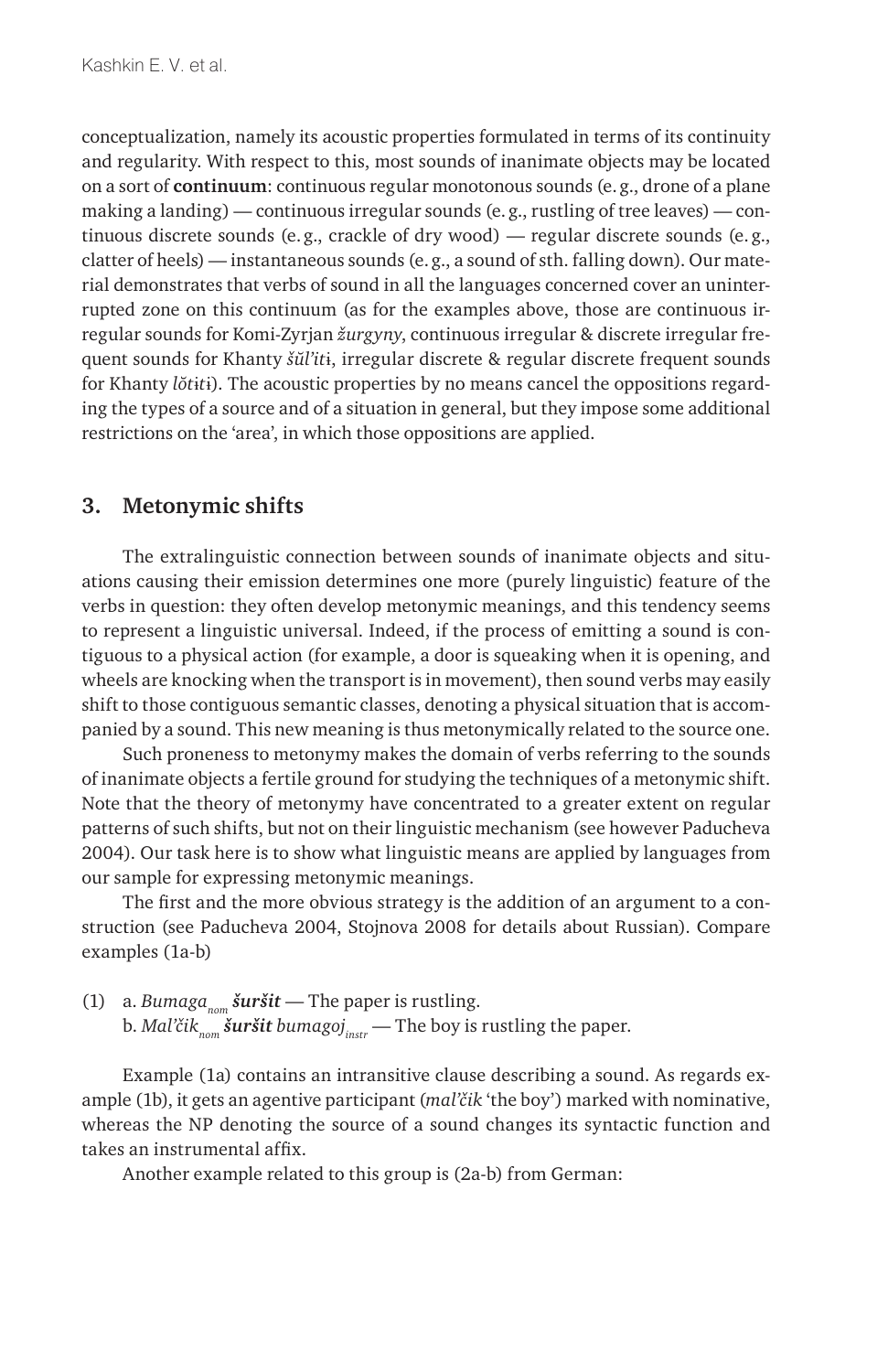(2) a. Als er fiel, hat es wirklich **geplumpst** — When he fell down, there was some noise.

b. Der Sack **plumpste** auf den Boden — The bag fell on the floor with noise.

The verb *plumpsen* initially denotes the sounds accompanying situations of falling (cf. 2a). In (2b) it is however used in a construction typical of a verb of falling (and, broader, of a verb of movement), which includes its combining with a locative (directional) argument *auf den Boden* 'onto the floor'.

An additional possibility to the syntactic alternations that has just been mentioned consists in the changes in morphological markers, depending on the type of construction where a verb is included. This is a frequent case for Komi-Zyrjan, where most of the verbs denoting sounds are derived from ideophones and take different affixes of aspect and actancy derivation in different constructions. For example, an ideophonic root *rač- (račk-, račča-)* refers to a sound (cracking, crunching) which accompanies breaking a wooden object or thin ice. This root forms a base for such verbs as *račk' ed-ny* (crack-tr-inf) 'to break sth. with cracking, crunching', *račk'-ed-l-yny* (crack-triter-inf) 'to break sth. with cracking, crunching several times', *račk'-ed-č-yny* (cracktr-detr-inf) 'to crack, crunch' (denotes a single action, which is typical of the combination of a transitive affix and an intransitive one in Komi-Zyrjan verbal morphology), *raččakyyny* 'to crack, crunch' (intransitive; *kyyny* is a grammaticalized verb 'to hear, to be audible'), *račvartny* 'to break sth. with cracking, crunching in a very intensive manner' (where *vartny* is a grammaticalized verb 'to beat' which typically conveys the idea of intensiveness in such patterns, which are not limited to verbs of sound and also include, for instance, verbs of physical action). It should be pointed out, however, that such morphological changes are not restricted to "ideophone-based" systems like that of Komi-Zyrjan. Thus, in the case of Russian *hrust'et'* 'to crunch' the metonymic shift to the domain of punctual action is marked by a semelfactive suffix -*nu*- (3a-b), cf. also a similar pair *tr'eščat'* — *tr'esnut'* 'to crack' where the semelfactive verb doesn't seem to denote a sound any longer and is limited to the domain of punctual deformation.

(3) a. *Vetki hrusteli pod ego nogami* — The twigs were crunching under his feet. b. *Vetka hrustnula* — The twig crunched.

Languages that use analytic forms (like German in our sample) appear to express constructional changes by choosing different auxiliaries, like in (4a-b).

(4) a. *Der Boden hat unter seinen Füßen geknackt* — The floor has cracked under his feet. b. *Die Fensterscheibe ist geknackt* — The window glass broke (lit. 'is cracked').

In (4a) the verb *knacken* refers to a sound, and it is conjugated with the auxiliary *haben*, which is used for most German verbs. In (4b), however, the same verb stands with *sein* which is in particular taken by the verbs denoting the change of a state. This clearly shows that *knacken* in (4b) does not refer to a sound, but to a change of state, i. e. the destruction of the window.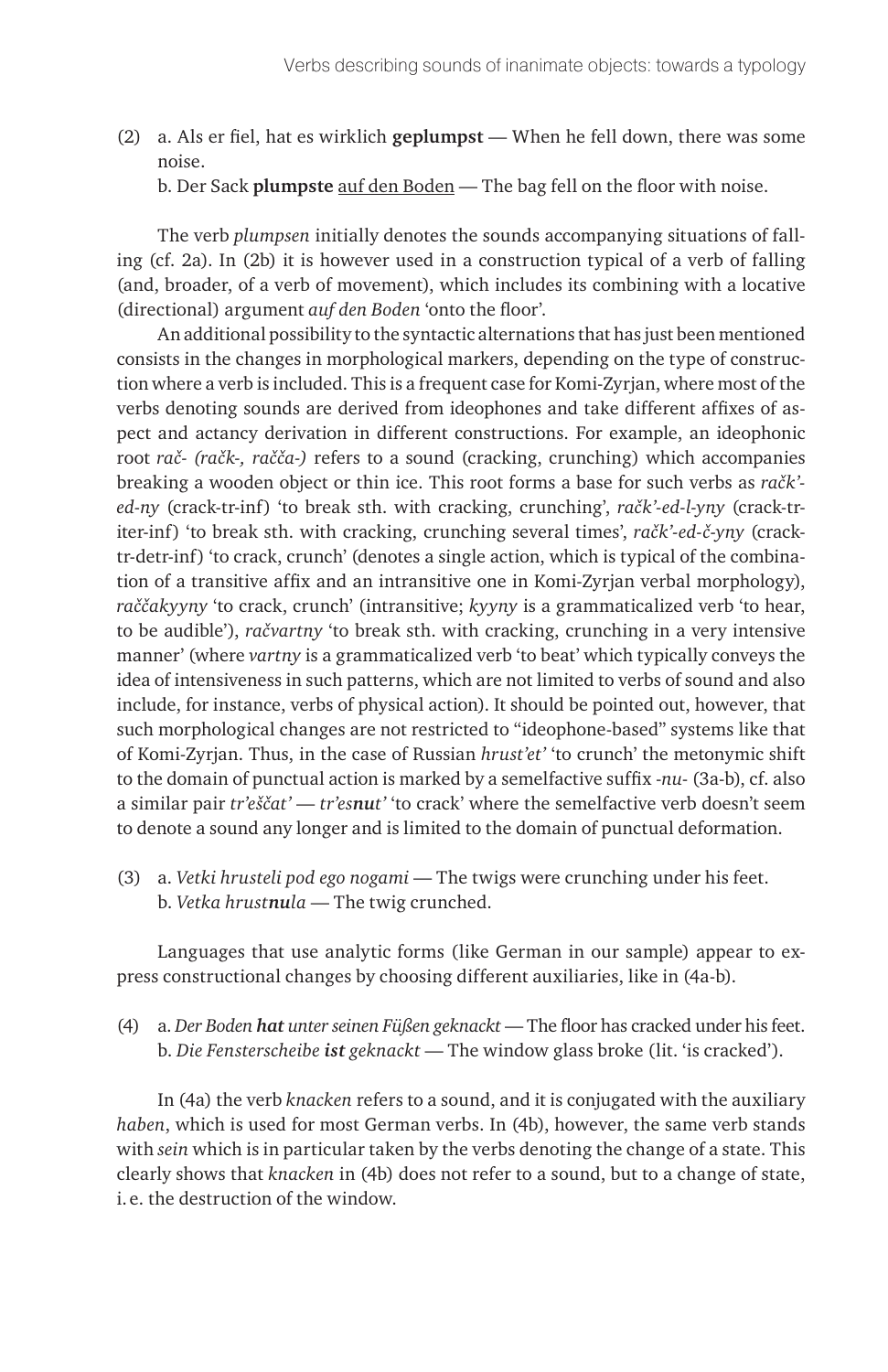#### **4. Metaphoric shifts**

The task of a typological research into metaphors is quite challenging, as the process of their development is creative, and consequently it may seem difficult to impose restrictions on it, and also to distinguish in all cases between a stable metaphor and an occasional one. This task is however undertaken in lexical typology (cf. Rakhilina 2007 on the verbs of aqua-motion, Britsyn et al. (eds.) 2009 on the expressions of pain, Krugljakova 2010 on the verbs of rotation, Rakhilina 2010 on the verbs of animal sounds, see also Zaliznjak 2009), because it turns out possible to identify typologically consistent metaphors and to explain the semantic motivation for their emergence, therefore enlarging the empirical basis of the theory dealing with semantic shifts.

As far as metaphors developed by verbs of sound are concerned, we propose to classify them into two basic types, dependent on the part of meaning which triggers the semantic shift. The metaphors of the first type (we call them 'acoustic metaphors') are based on physical parameters of a sound, whereas the metaphors of the second type ('non-acoustic metaphors') come from other parameters of a situation.

Acoustic metaphors often occur in expressions dealing with the properties of smb's voice or speech. Thus, a verb *gremet'* originally means in Russian 'to thunder' or 'to clatter, clank' and develops a metaphor 'to thunder, roar' (about smb speaking loudly), coming from the idea of loudness. Another interesting pattern is a metaphorical shift of verbs describing very frequent sounds to the domain of fast speech: for example, such as the case of a Russian *treščat'* 'to crack, crackle' and of a Komi-Zyrjan *tark'edčyny* 'to knock, chatter in a frequent manner' (e. g. when one is knocking at the door, or when one's teeth are chattering because of frost) which both develop the meaning 'speak quickly'. Besides, many acoustic metaphors belong to the target domain of unpleasant physical sensations (see also the typological overview of such a shift in Britsyn et al. (eds.) 2009), cf. the Russian verb *gudet'* which denotes the monotonous sound of wind or of a plane making a landing and is metaphorically used for an unpleasant sensation in one's legs when one is tired, or for a headache. Another example of this kind is represented by the German verb *dröhnen* which primarily denotes the dinging of a bell or the noise of a window during a storm, and metaphorically describes a headache.

As regards non-acoustic metaphors, they are not motivated by a sound itself, but by a situation that leads to sound emission (cf. Part 3). Examples of this kind are widespread in Komi-Zyrjan, which develops a rich system of verbs denoting an action and at the same time the sound accompanying it. Thus, for instance, a verb *br'ingys'ny* 'to fall with noise' (about a small metallic object; cf. the neutral *us'ny* 'to fall') is used figuratively in the meaning 'to fall (about a drunk person)', therefore maintaining the nonacoustic idea of falling. Similarly, a word *č'ažvartny* 'to tear a flat object with noise' (cf. the neutral *kos'oony* 'to tear a flat object') is metaphorically applied to a person who is making abrupt movements when playing the accordion (so to speak, tearing it, which is the motivation for this metaphor). Another example in this group is Russian *treščat'* 'to crack, crackle': one of its metaphors is 'to have a headache' (the semantic extension is based here on the idea of destruction, as the sound denoted by *treščat'* typically accompanies breaking an object).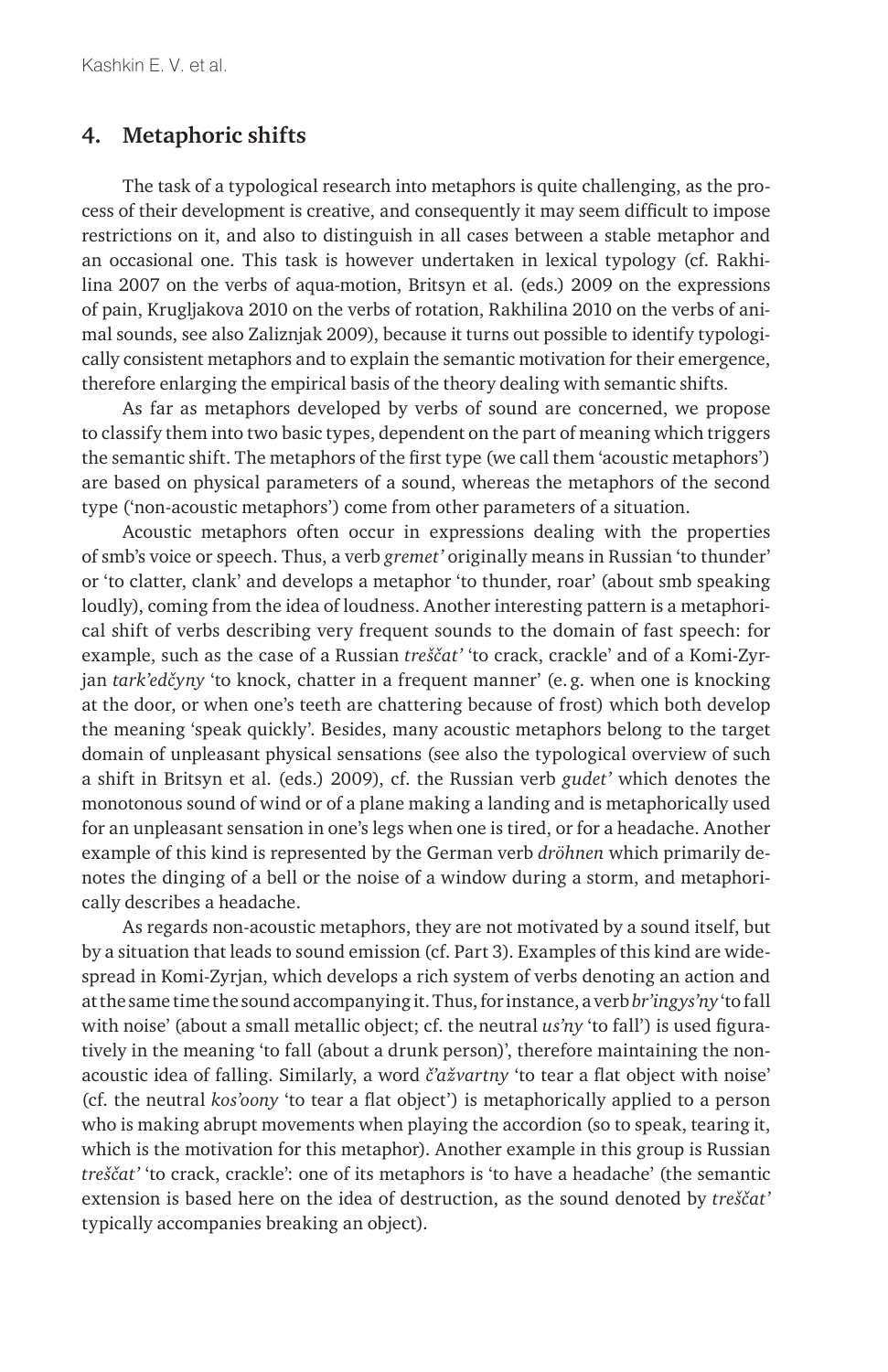### **5. Conclusion**

In our article we have focused on one subzone within a larger domain of sound verbs, namely on sounds of inanimate objects. Their special nature stems from a basic feature of their sources: inanimate objects do not usually produce sounds on their own account, they "sound" only as a result of an external action, i. e. of the situation they are involved in. This extralinguistic fact determines many different linguistic properties of these verbs.

Firstly, the way of describing a sound depends on what happens with the source object, i. e. the type of a situation forms one of the parameters organizing the structure of lexical oppositions within the domain. Secondly, the contiguity between sounds and physical actions favours the development of metonymic uses, and typological data make it possible to trace the mechanism of these shifts. In particular, it is significant from the point of view of the semantic theory that a metonymic shift may be encoded not only in syntax (by a change in argument structure), but also in morphology (by means of word-building). Thirdly, the contiguity with physical actions expands the range of metaphoric shifts: metaphors may develop on the basis not only of a sound meaning proper, but also of situations causing the emission of these sounds. Thus, a detailed investigation of verbs denoting sounds of inanimate objects may contribute to the analysis of quite a few adjacent domains — verbs of cutting & breaking, falling down, etc.

Generally speaking, a typological investigation of any new semantic field should start, so to speak, from scratch — a new fragment of the extralinguistic reality involves new parameters of lexical variation. At the same time the methodology of revealing the points where lexical oppositions are potentially possible is already clear: it is necessary to understand what semantic valencies are typical of the domain concerned, and to check what types of participants filling in these valencies may be described with different lexemes. By combining different participants we set typical simple situations — frames (cf. for our domain: the sound of a floor somebody is walking on; the sound of tree leaves during the wind; the sound of a glass breaking down, etc.) Such frames are, on the one hand, easy to use as entries for a typological questionnaire, which will be applied in studying a broader language sample. On the other hand, in the future, frames could form the basis for multilingual dictionaries of a completely new type.

As is well-known for anyone who has ever used a dictionary, a word often has several translations, and it is usually difficult to understand the difference in their use from dictionary examples. If a dictionary were based on typical simple situations, and the list of these situations covered all the cases of lexical oppositions within a substantial language sample, the search of interlanguage correspondences would not take a lot of effort. This approach seems to have considerable potential of putting lexical typology into lexicographic theory and practice.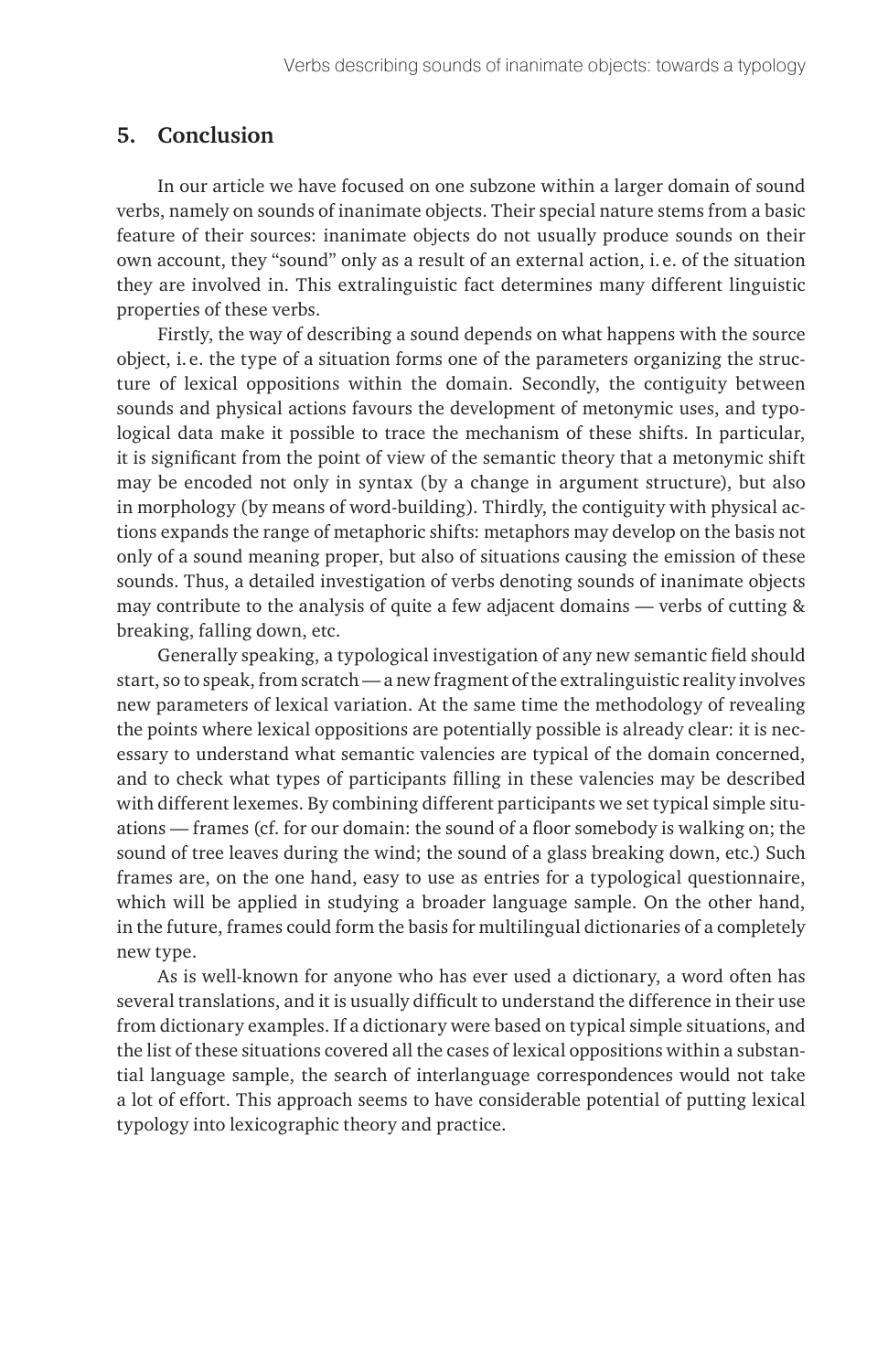## **References**

- 1. *Britsyn, Viktor M.; Rakhilina, Ekaterina V.; Reznikova, Tatiana I.; Javorska, Galina M.* (eds.) (2009), Kontsept boli v tipologicheskom osveshchenii [The concept of PAIN in a typological perspective]. Kiev, Dmitri Burago's Publishing House.
- 2. *COSMAS* II. Corpus Search, Management and Analysis System, availavle at: http://www.ids-mannheim.de/cosmas2/
- 3. *Duden* (1999), Das große Wörterbuch der deutschen Sprache in 10 Bänden. 3. Auflage. Mannheim, Dudenverlag.
- 4. *DWDS* : Digitales Wörterbuch der deutschen Sprache. Berlin-Brandenburgische Akademie der Wissenschaften, available at: http://www.dwds.de
- 5. *Koptjevskaja-Tamm M.* (2008), Approaching Lexical typology, in Vanhove, Martine (ed.) From polysemy to semantic change: Towards a typology of lexical semantic associations. Amsterdam, Philadelphia, Benjamins, pp. 3–52.
- 6. *Koptjevskaja-Tamm M.* (forthc.), The Linguistics of Temperature. Amsterdam, Philadelphia, Benjamins.
- 7. *Krugljakova V. A.* (2010), Semantika glagolov vrashchenija v tipologicheskoj perspektive [Semantics of rotation verbs in a typological perspective]. Avtoreferat dis. … kand. fil. nauk. Moscow.
- 8. *Maisak T. A., Rakhilina E. V.* (eds.) (2007), Glagoly dvizhenija v vode: leksicheskaja tipologija [Verbs of AQUA motion: lexical typology]. Moscow, Indrik.
- 9. *Newman, J.* (ed.) (1998). The Linguistics of Giving. Amsterdam & Philadelphia, John Benjamins.
- 10. *Newman, J.* (ed.) (2002). The Linguistics of Sitting, Standing, and Lying. Amsterdam & Philadelphia, John Benjamins.
- 11. *NOSS* (2004): Novyi ob''jasnitel'nyj slovar' sinonimov russkogo jazyka. Vtoroj vypusk [New Explanatory Dictionary of Russian Synonyms: Second issue], under the general supervision of Ju.D. Apresian. Moscow, Jazyki slavjanskoj kul`tury.
- 12. *PAS* (2010), Prospekt aktivnogo slovarja russkogo jazyka [Prospectus of an active dictionary of Russian], under the general supervision of Ju.D. Apresian. Moscow, Jazyki slavjanskoj kul`tury.
- 13. *Paducheva E. V.* (2004), Dinamicheskie modeli v semantike leksiki [Dynamic models in the semantics of the lexicon]. Moscow, Iazyki slavianskoj kul'tury.
- 14. *Rakhilina E. V.* (2010), Moo sounds [Zvuki Mu], in Problemy grammatiki i tipologii. Sbornik statej pamjati V. P. Nedjalkova [Issues in grammar and typology. A memorial volume for Vladimir Nedjalkov]. Moscow, Znak.
- 15. *Rakhilina E. V., Plungian V. A.* (2007), On Lexical Semantic Typology [O leksikosemanticheskoi tipologii], in Maisak T. A., Rakhilina E. V. (eds.) Glagoly dvizheniia v vode: leksicheskaia tipologiia [Verbs of AQUA motion: lexical typology]. Moscow, Indrik.
- 16. *Rakhilina E. V., Reznikova T. I.* (2011), On the activities of the Moscow lexical typological group [O rabote Moskovskoi leksiko-tipologicheskoi gruppy], in Problemy leksiko-semanticheskoi tipologii [Issues in lexical semantic typology]. Voronezh, Voronezh State University, pp. 126–135.